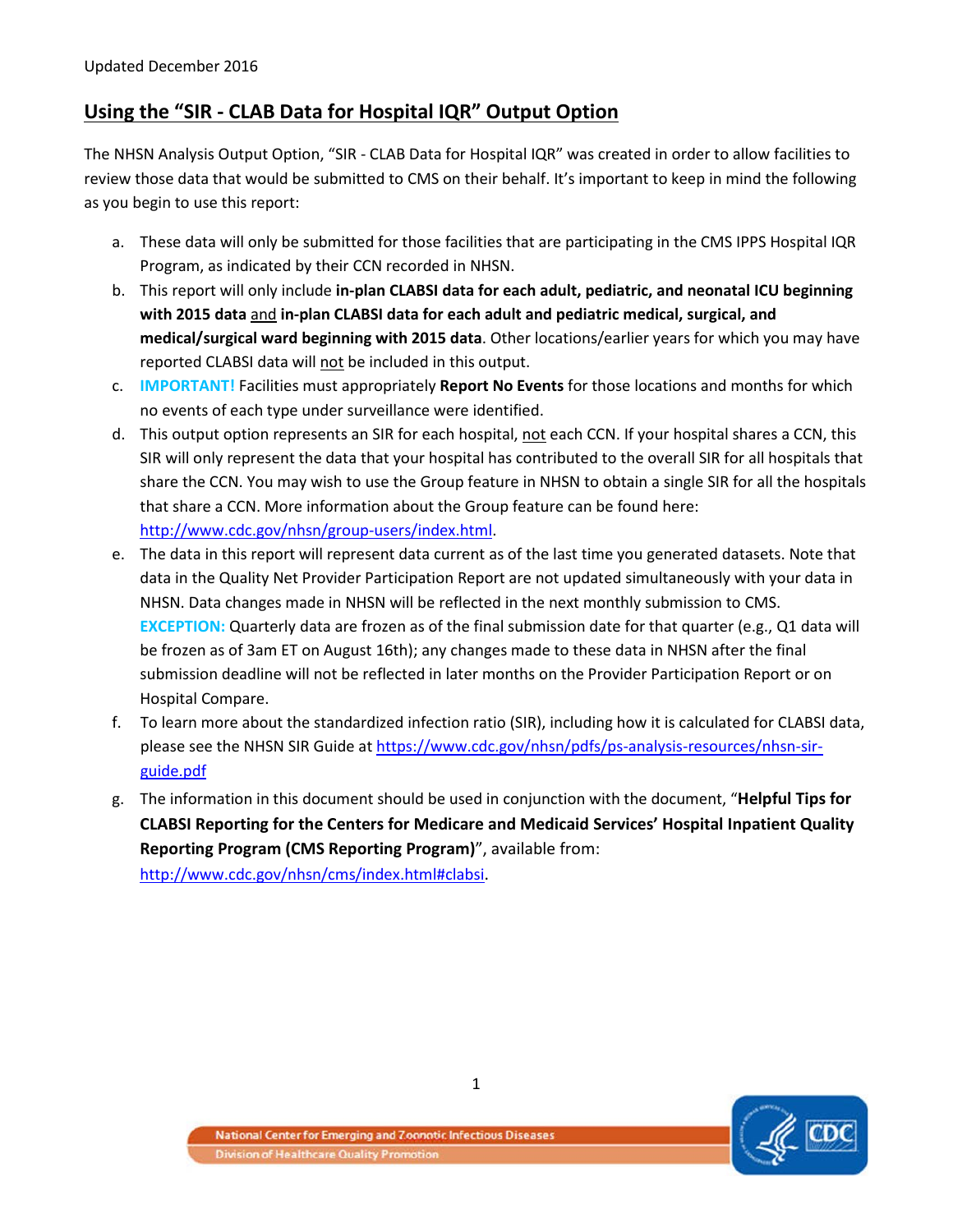# **Example of the "SIR – CLAB Data for Hospital IQR": Interpretation and Data Checking**

*Before running this output option, remember to generate your datasets for the most up-to-date data reported to NHSN by your facility! To generate datasets, go to Analysis > Generate Data Sets, then click "Generate New".*

1. After selecting Analysis > Reports, navigate through the following folders: CMS Reports > Acute Care Hospitals (Hospital IQR). Click "Run" next to "SIR – CLAB Data for Hospital IQR", as shown below:

|                                | <b>Analysis Reports</b>                          |                                                              |  |  |  |  |  |  |  |  |
|--------------------------------|--------------------------------------------------|--------------------------------------------------------------|--|--|--|--|--|--|--|--|
|                                |                                                  |                                                              |  |  |  |  |  |  |  |  |
| <b>Expand All</b>              | <b>Collapse All</b>                              | Search                                                       |  |  |  |  |  |  |  |  |
|                                | <b>Example 2</b> Device-Associated (DA) Module   |                                                              |  |  |  |  |  |  |  |  |
|                                | <b>Example: Procedure-Associated (PA) Module</b> |                                                              |  |  |  |  |  |  |  |  |
|                                |                                                  | <b>Example: HAI Antimicrobial Resistance (DA+PA Modules)</b> |  |  |  |  |  |  |  |  |
|                                |                                                  | <b>Example: Antimicrobial Use and Resistance Module</b>      |  |  |  |  |  |  |  |  |
|                                |                                                  | <b>Example:</b> MDRO/CDI Module - LABID Event Reporting      |  |  |  |  |  |  |  |  |
|                                |                                                  | <b>E MDRO/CDI Module - Infection Surveillance</b>            |  |  |  |  |  |  |  |  |
|                                | <b>E. MDRO/CDI Module - Process Measures</b>     |                                                              |  |  |  |  |  |  |  |  |
|                                |                                                  | <b>E MDRO/CDI Module - Outcome Measures</b>                  |  |  |  |  |  |  |  |  |
| <i><b>A— E CMS Reports</b></i> |                                                  |                                                              |  |  |  |  |  |  |  |  |
|                                | A Acute Care Hospitals (Hospital IQR)            |                                                              |  |  |  |  |  |  |  |  |
|                                |                                                  | SIR SIR - CLAB Data for Hospital IQR<br><b>IQR</b>           |  |  |  |  |  |  |  |  |
|                                | <b>Run Report</b>                                | Data for Hospital IQR                                        |  |  |  |  |  |  |  |  |
|                                | Ö<br><b>Modify Report</b>                        | N LabID Data for Hospital IQR                                |  |  |  |  |  |  |  |  |
|                                | l٠١<br><b>Export Data Set</b>                    | Data for Hospital IQR                                        |  |  |  |  |  |  |  |  |
|                                |                                                  | <b>Ed Critical Access Hospitals (Hospital IQR)</b>           |  |  |  |  |  |  |  |  |
|                                |                                                  | <b>Example: Inpatient Rehabilitation Facilities (IRFOR)</b>  |  |  |  |  |  |  |  |  |
|                                |                                                  | <b>Example:</b> Long Term Acute Care Hospitals (LTCHOR)      |  |  |  |  |  |  |  |  |
|                                | <b>Example Cancer Hospitals (PCHOR)</b>          |                                                              |  |  |  |  |  |  |  |  |
|                                | <b>Example TAP Reports</b>                       |                                                              |  |  |  |  |  |  |  |  |
|                                | <b>Expanding Set 1</b>                           |                                                              |  |  |  |  |  |  |  |  |
| <b>E</b> Advanced              |                                                  |                                                              |  |  |  |  |  |  |  |  |
|                                | ै— I My Custom Reports                           |                                                              |  |  |  |  |  |  |  |  |

- 2. By default, the results will appear in an HTML window. If a second window does not pop-up, please be sure to check your pop-up blocker and allow pop-ups from \*.cdc.gov. Within the output, there will be 4 tables, each described below:
	- i. SIR CLAB Data for Hospital IQR (2015 Baseline) **By OrgID** The first table represents an overall, single SIR for your facility, per calendar-year quarter, as shown below. This is the information that will be submitted to CMS for each IPPSparticipating facility, as indicated by the facility's CCN.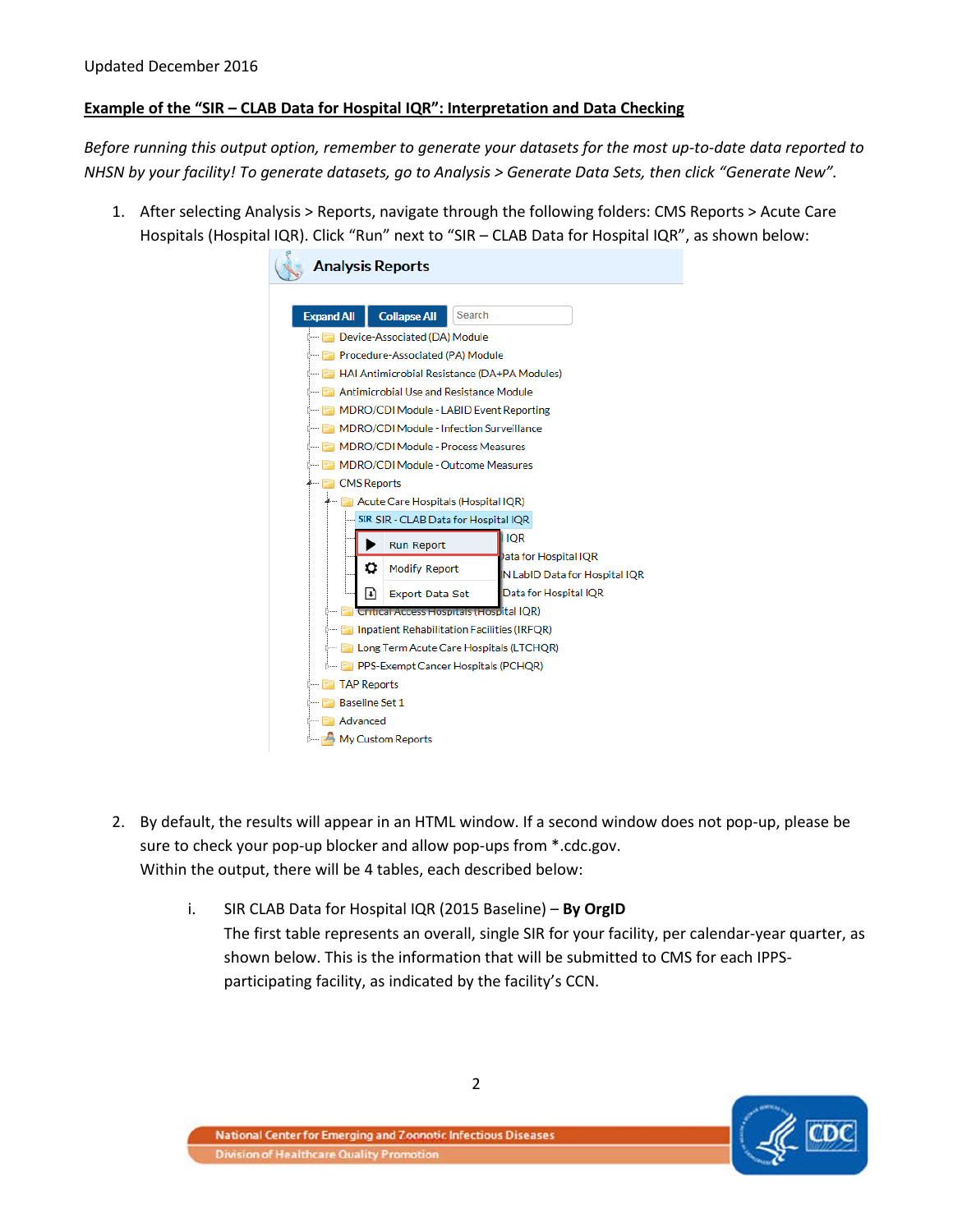### National Healthcare Safety Network

SIR for Central Line-Associated BSI Data for Acute Care Hospitals (2015 baseline) - By OrgID As of: December 14, 2016 at 2:34 PM Date Range: All BS2\_CLAB\_RATESALL

#### orgID=10018 CCN=868768

| orgID  summaryYQ   infCount   numPred   numcIdays   SIR   SIR pval |       |     |             | sir95ci               |
|--------------------------------------------------------------------|-------|-----|-------------|-----------------------|
| 10018 2015Q1                                                       | 1.051 |     | $919$ 1.903 | $0.3729$ 0.319, 6.287 |
| 10018 2015Q2                                                       | 0.144 | 128 |             |                       |

Notice that the SIR will not be calculated if the number of predicted infection (numPred) is <1. Using the above table, one can conclude the following:

- a. This facility identified 2 CLABSIs (infCount) among 919 central line days (numCLDays) during the  $1<sup>st</sup>$  quarter of 2015 (2015Q1).
- b. The number of CLABSIs predicted (numPred), based on national data, was 1.051.
- c. The overall SIR for this facility during this time period is 1.903, indicating that this facility observed approximately 90% more infections than expected.
- d. Based on the p-value (SIR\_pval) and the 95% confidence interval (SIR95CI), the SIR for this facility is not statistically different from 1, indicating that there were not significantly fewer infections identified than were expected.

### ii. SIR CLAB Data for Hospital IQR (2015 Baseline)– **By OrgID/Location Type**

The second table provides an SIR for each quarter and location type (e.g., ICU, NICU) with reported in-plan CLABSI data during each time period. "CC" in this table will represent all adult and pediatric ICUs; "CC\_N" will include all level 2/3 and level 3 neonatal ICUs; and "WARD" will include all adult and pediatric medical, surgical, and medical/surgical wards.

### National Healthcare Safety Network SIR for CLAB Data for Hospital IQR (2015 Baseline) - By OrgID/Location Type As of: December 14, 2016 at 2:39 PM Date Range: All BS2\_CLAB\_RATES\_CMS

if  $(((bsiPlan = "Y")))$ 

#### orgID=10018 CCN=868768

|          | orgID   locationType   summaryYQ   infCount   numPred   numcIdays   SIR |        |   |       |     |                | SIR pval | sir95ci |
|----------|-------------------------------------------------------------------------|--------|---|-------|-----|----------------|----------|---------|
| 10018 CC |                                                                         | 2015Q1 | 2 | 0.810 | 718 |                |          |         |
|          | 10018 CC N                                                              | 2015Q1 | 0 | 0.731 | 201 | ٠              |          |         |
|          | 10018 CC N                                                              | 2015Q2 | 0 | 0.061 | 65  | $\blacksquare$ |          |         |
|          | 10018 WARD                                                              | 2015Q2 |   | 0.060 | 63  | ٠              |          |         |

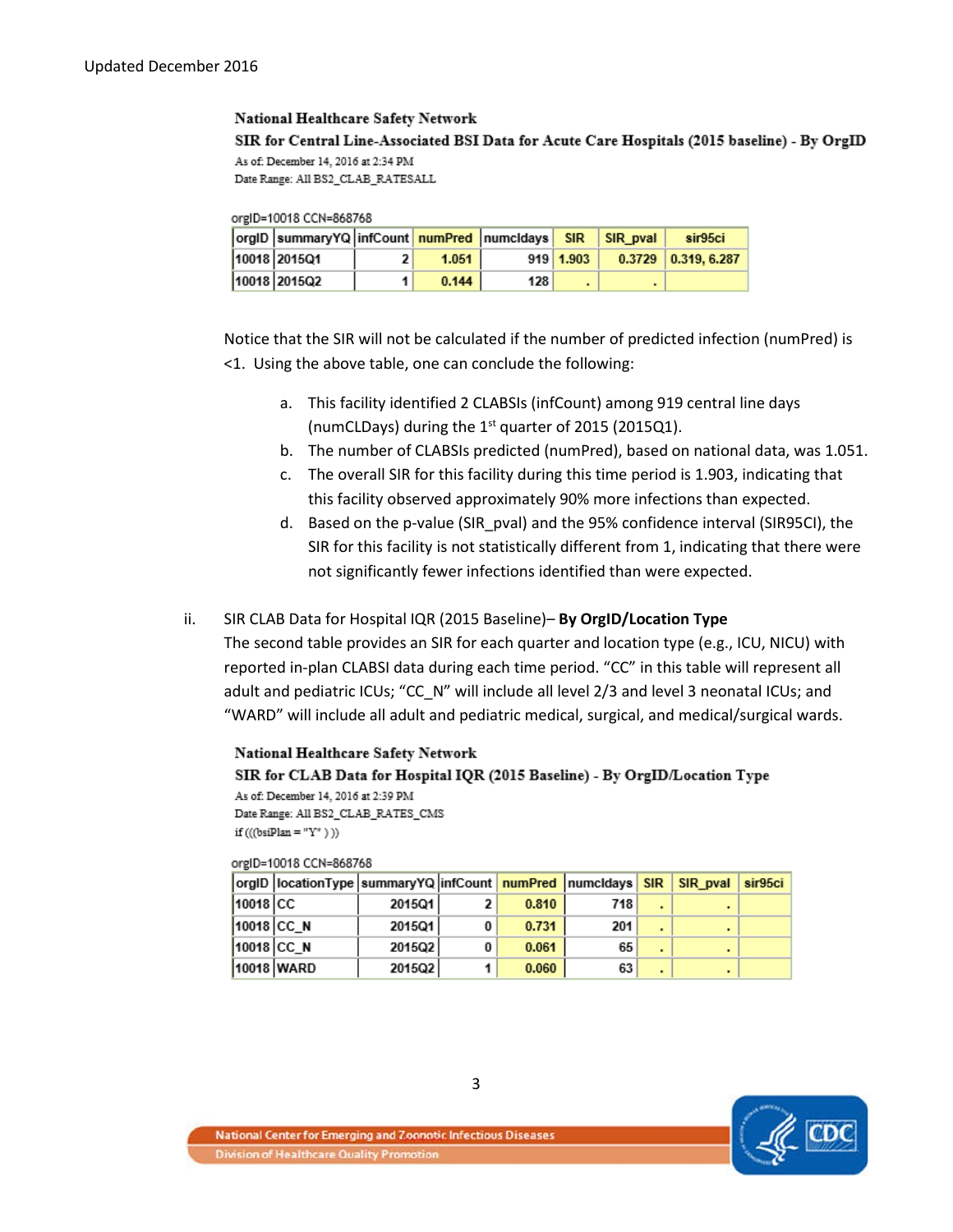The data in this table can be interpreted similar to the first SIR table, described above. Note that this table will allow you to see the how many CLABSIs and device days were reported in each location type, as defined by CDC.

iii. SIR for CLAB Data for Hospital IQR (2015 Baseline) – **By OrgID/CDC Location Code** The third table provides an SIR for each quarter and CDC location (e.g., adult medical ICU, pediatric medical/surgical ICU). Note that if your facility reports data for more than one location of the same CDC type (for example, 2 medical ICUs), these locations will be grouped into one SIR in this table.

National Healthcare Safety Network SIR for CLAB Data for Hospital IQR (2015 Baseline) - By OrgID/CDC Location Code As of: December 14, 2016 at 2:39 PM Date Range: All BS2\_CLAB\_RATES\_CMS if  $(((bsiPlan = "Y")))$ 

#### orgID=10018 CCN=868768

| orgID | locCDC                 | summaryYQ infCount numPred numcIdays SIR SIR pval |       |     |  | sir95ci |
|-------|------------------------|---------------------------------------------------|-------|-----|--|---------|
|       | 10018 IN:ACUTE:CC:C    | 2015Q1                                            | 0.810 | 718 |  |         |
|       | 10018 IN:ACUTE:CC:NURS | 2015Q1                                            | 0.731 | 201 |  |         |
|       | 10018 IN:ACUTE:CC:NURS | 2015Q2                                            | 0.061 | 65  |  |         |
|       | 10018 IN:ACUTE:WARD:M  | 2015Q2                                            | 0.060 | 63  |  |         |

# iv. SIR for CLAB Data for Hospital IQR (2015 Baseline) – **By OrgID/Location**

The fourth table provides an SIR for each quarter and individual location within your facility. This is also the only table that will allow you to see how many months of data are included in each location's quarterly SIR.

For example, looking at the MH NICU location below, we can see that the "months" column shows a value of 1, indicating that only 1 month of data have contributed to the quarterly SIR for this location. This will indicate that the SIRs in this output option are incomplete and additional data checking is needed.



4